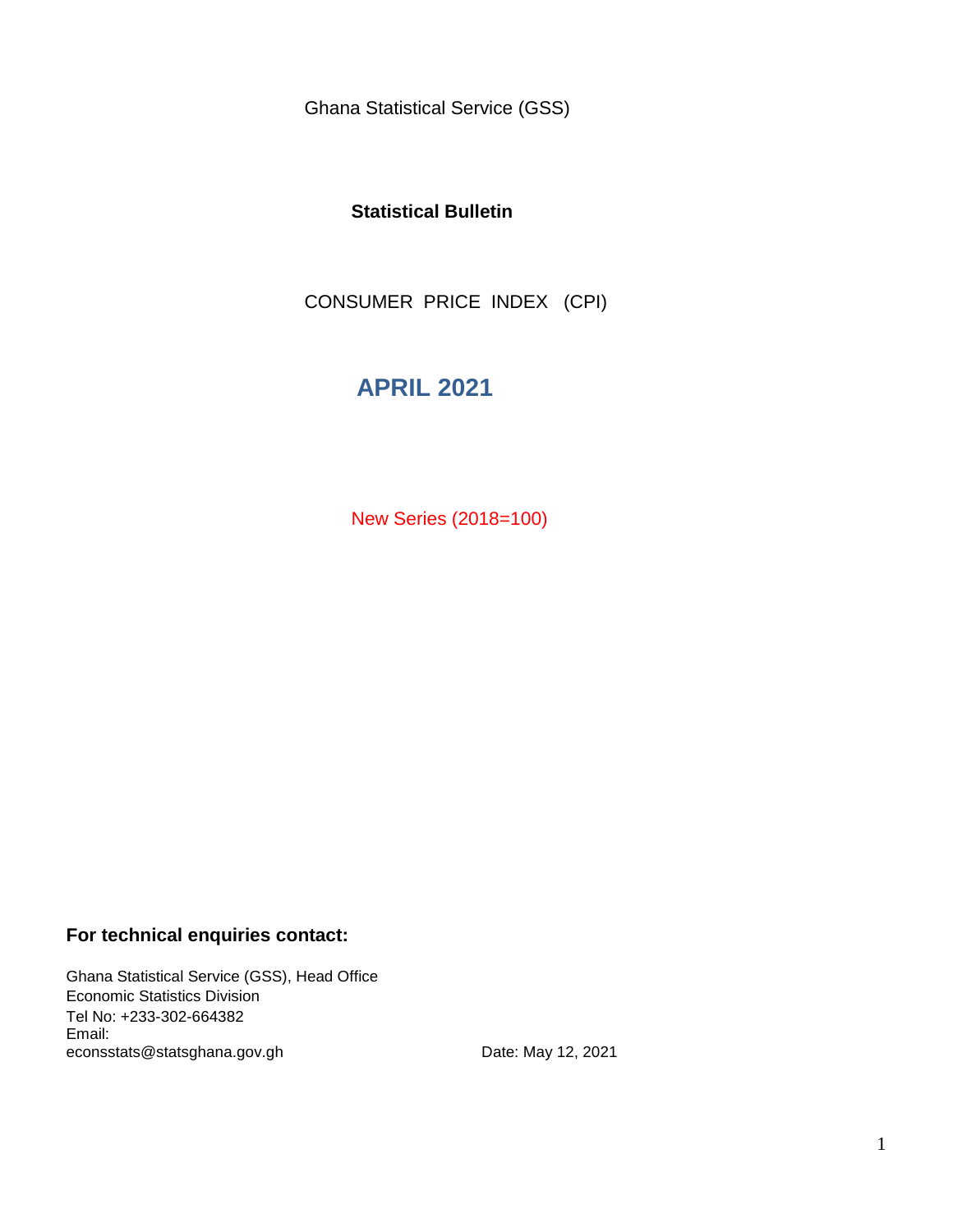Consumer Price Index (CPI) for April 2021

| <b>CONTENTS</b>                                                 | $\mathbf{2}$ |
|-----------------------------------------------------------------|--------------|
|                                                                 |              |
| Highlights for April 2021                                       | 3            |
| <b>Tables</b>                                                   | 5            |
| Table 1: Consumer Price Index, August 2019 to April 2021        | 5            |
| Table 2: Food and non-food inflation, August 2019 to April 2021 | 6            |
| Table 3: Non-Food Inflation by COICOP* major groups, April 2021 |              |
| Table 4: Food* Inflation by subgroups, April 2021               | 8            |
| Table 5: Regional CPI, April 2021                               | 9            |
| Table 6: Regional CPI and change rates, April 2021              | 10           |

Note:

 More detailed time series data are contained in the CPI User's guide on the GSS website (www.statsghana.gov.gh)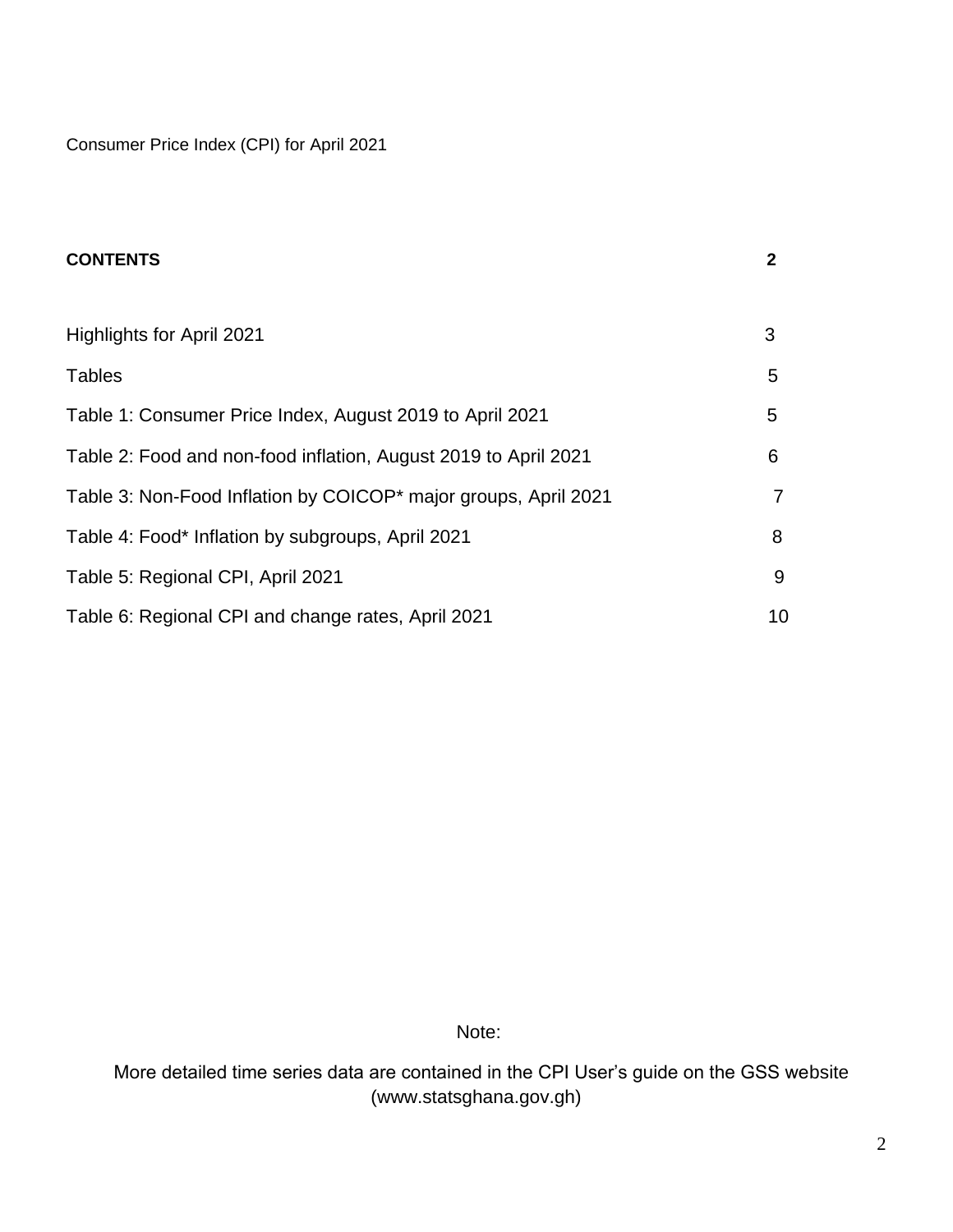## HIGHLIGHTS APRIL 2021- New Series

# Inflation rate for April 2021 is 8.5%

The Combined Consumer Price Index (CPI) measures the change over time in the general price level of goods and services that households acquire for the purpose of consumption, with reference to the price level in 2018, the base year, which has an index of 100.

The year-on-year inflation rate as measured by the CPI was 8.5 percent in April 2021. (Figure 1). This rate of inflation for April 2021 is the percentage change in the Consumer Price Index (CPI) over the twelve-month period, from April 2020 to April 2021. The monthly change rate for April 2021 is 1.5 percent.



## Food and Non-food inflation for April 2021

The Food and Non-alcoholic beverages recorded a year-on-year inflation rate of 6.5 % for April 2021.

The Non-Food group recorded a year-on-year inflation rate of 10.2 percent in April 2021.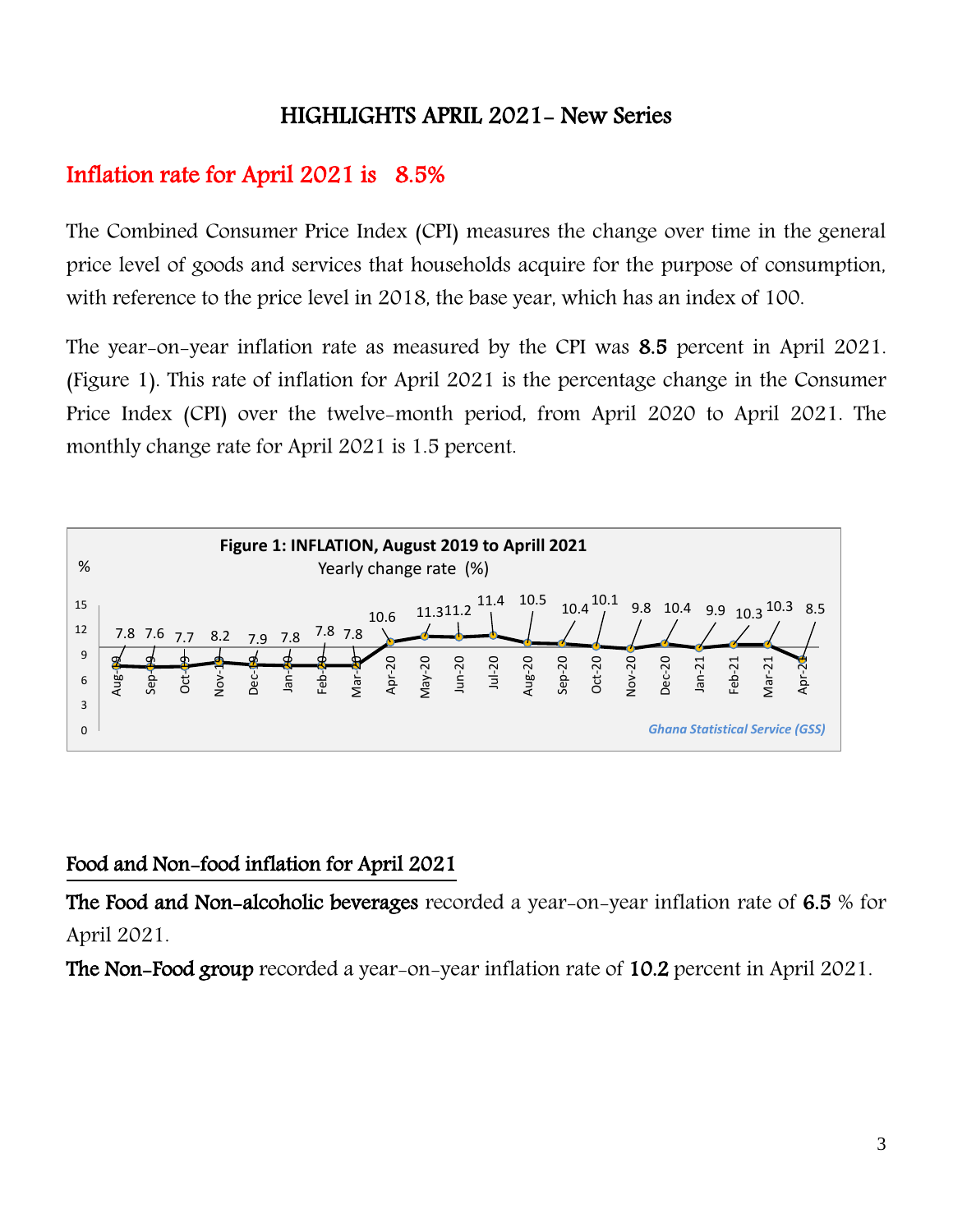## Regional differentials

At the regional level, the year-on-year inflation rate ranged from 2.0 percent in the Upper West Region to 12.1 percent in the Greater Accra Region. Four regions except recorded inflation rates above the national average of 8.5%.

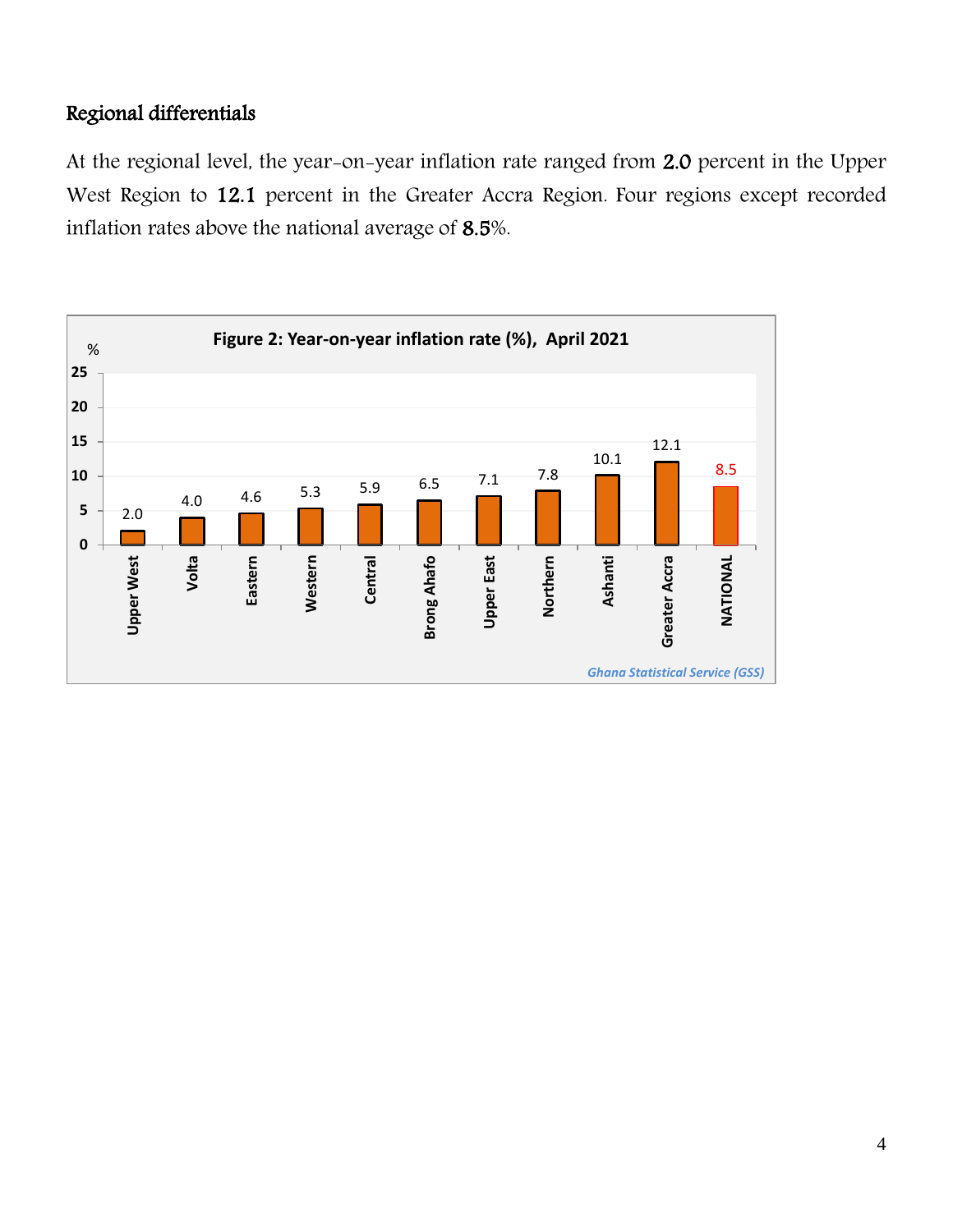|               |                    | Change rate (%) |             |
|---------------|--------------------|-----------------|-------------|
| Year / Month  | Index $2018 = 100$ | Monthly (m/m)   | Yearly(y/y) |
| Aug-19        | 108.7              | 0.0             | 7.8         |
| Sep-19        | 108.6              | $-0.1$          | 7.6         |
| Oct-19        | 109.0              | 0.4             | 7.7         |
| <b>Nov-19</b> | 109.7              | 0.7             | 8.2         |
| Dec-19        | 110.0              | 0.3             | 7.9         |
| $Jan-20$      | 111.6              | 1.4             | 7.8         |
| Feb-20        | 112.1              | 0.4             | 7.8         |
| Mar-20        | 113.0              | 0.8             | 7.8         |
| Apr-20        | 116.6              | 3.2             | 10.6        |
| May-20        | 118.6              | 1.7             | 11.3        |
| <b>Jun-20</b> | 119.8              | 1.0             | 11.2        |
| <b>Jul-20</b> | 120.5              | 0.5             | 11.4        |
| Aug-20        | 120.0              | $-0.4$          | 10.5        |
| Sep-20        | 119.8              | $-0.2$          | 10.4        |
| Oct-20        | 120.1              | 0.2             | 10.1        |
| <b>Nov-20</b> | 120.4              | 0.3             | 9.8         |
| Dec-20        | 121.5              | 0.9             | 10.4        |
| $Jan-21$      | 122.7              | 0.9             | 9.9         |
| Feb-21        | 123.6              | 0.8             | 10.3        |
| Mar-21        | 124.7              | 0.9             | 10.3        |
| Apr-21        | 126.6              | 1.5             | 8.5         |

### **Table 1: Consumer Price Index, August 2019 to April 2021**

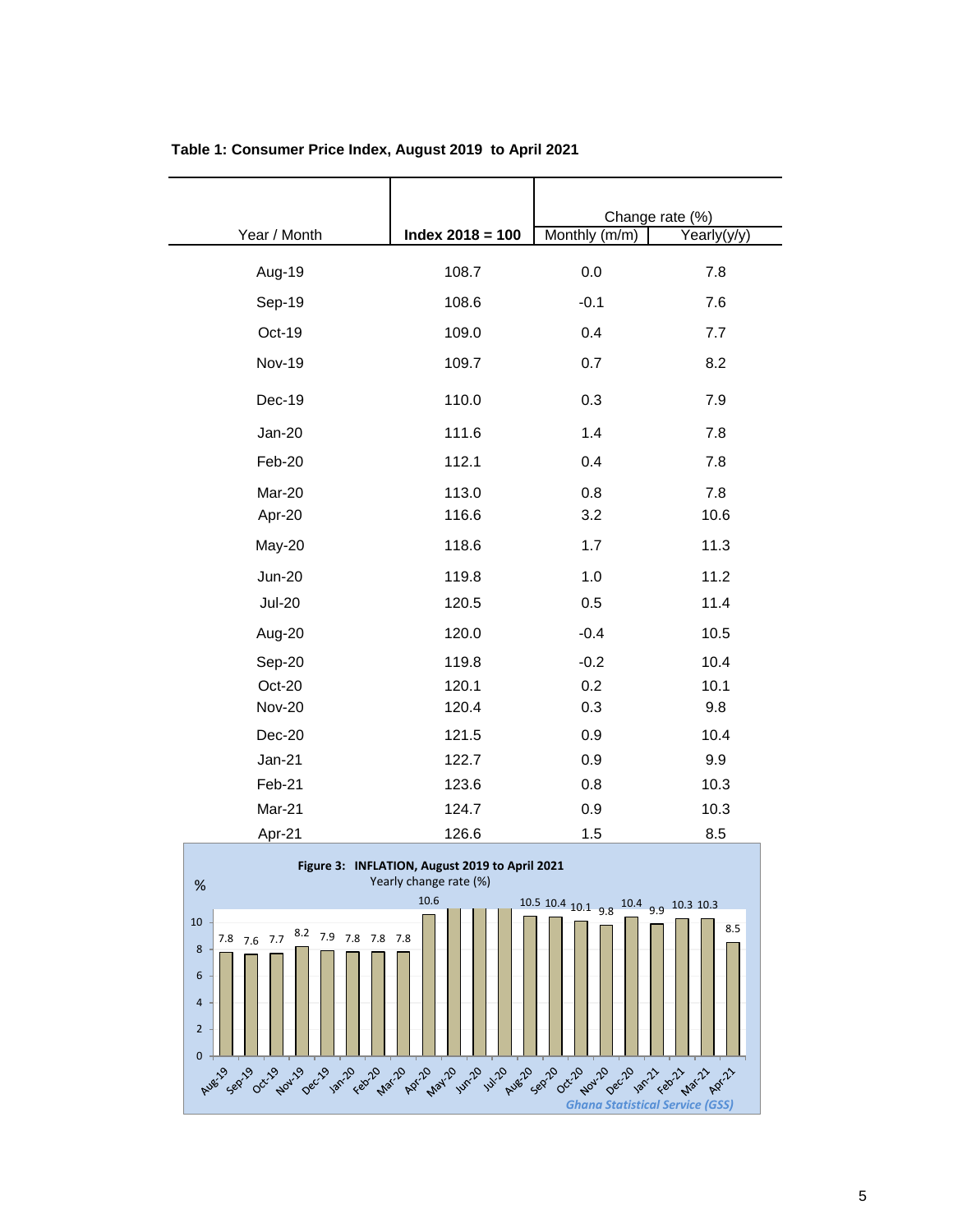|               | Year-on-year inflation (%) |          |                        |
|---------------|----------------------------|----------|------------------------|
|               | Food and non-              |          | Combined Food and non- |
| Year / Month  | alcoholic beverages        | Non-food | food                   |
| Aug-19        | 8.2                        | 7.4      | 7.8                    |
| Sep-19        | 8.5                        | 7.0      | 7.6                    |
| Oct-19        | 7.0                        | 8.2      | 7.7                    |
| <b>Nov-19</b> | 8.4                        | 8.0      | 8.2                    |
| Dec-19        | 7.2                        | 8.5      | 7.9                    |
| Jan-20        | 7.8                        | 7.9      | 7.8                    |
| Feb-20        | 7.9                        | 7.7      | 7.8                    |
| Mar-20        | 8.4                        | 7.4      | 7.8                    |
| Apr-20        | 14.4                       | 7.7      | 10.6                   |
| May-20        | 15.1                       | 8.4      | 11.3                   |
| <b>Jun-20</b> | 13.8                       | 9.2      | 11.2                   |
| <b>Jul-20</b> | 13.7                       | 9.7      | 11.4                   |
| Aug-20        | 11.4                       | 9.9      | 10.5                   |
| Sep-20        | 11.2                       | 9.8      | 10.4                   |
| Oct-20        | 12.6                       | 8.3      | 10.1                   |
| <b>Nov-20</b> | 11.7                       | 8.3      | 9.8                    |
| Dec-20        | 14.1                       | 7.7      | 10.4                   |
| Jan-21        | 12.8                       | 7.7      | 9.9                    |
| Feb-21        | 12.3                       | 8.8      | 10.3                   |
| Mar-21        | 10.8                       | 10.0     | 10.3                   |
| Apr-21        | 6.5                        | 10.2     | 8.5                    |

**Table 2: Consumer Price Index, August 2019 to April 2021**

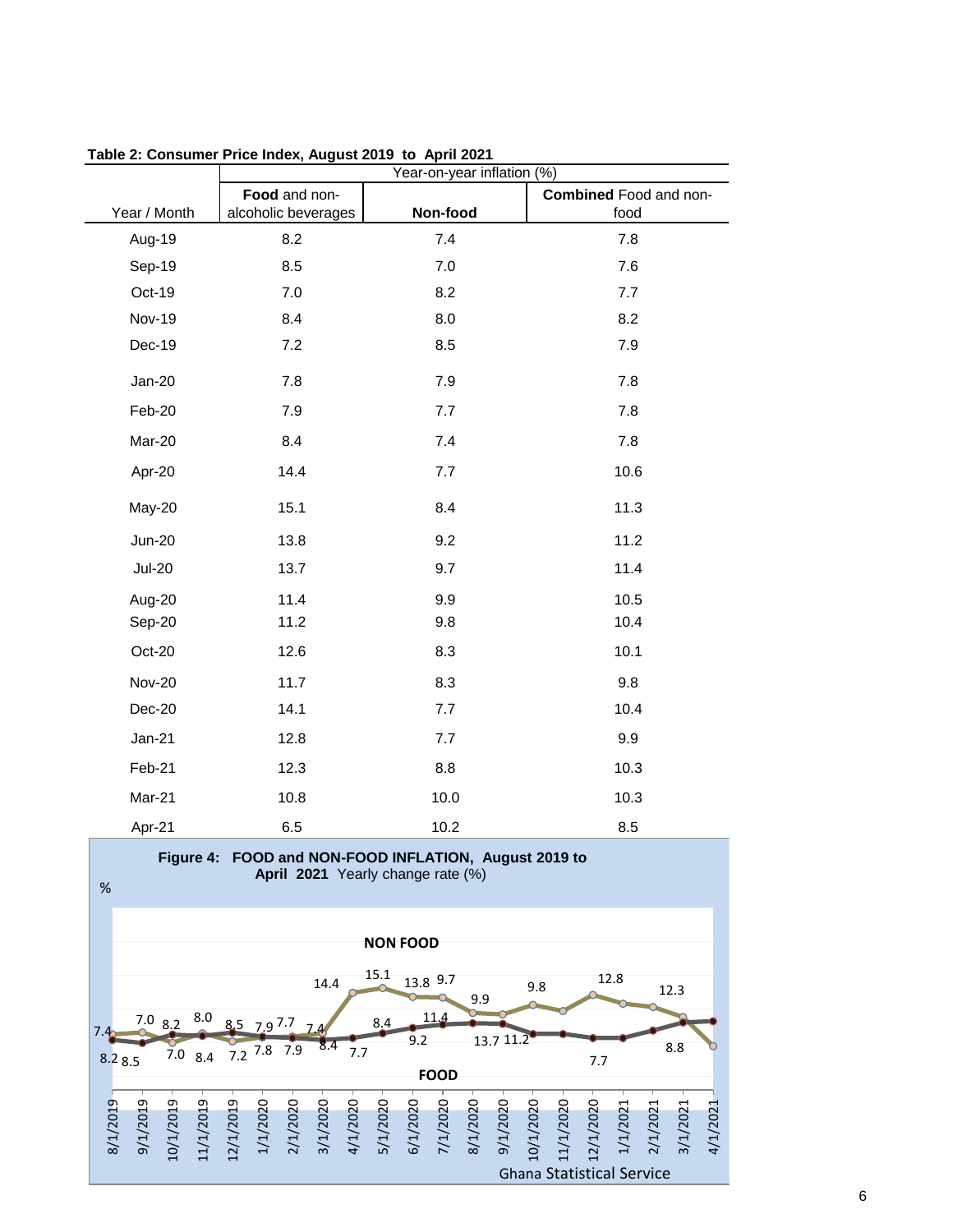|                                                                                                                 |            |                    | Change rate (%) |            |
|-----------------------------------------------------------------------------------------------------------------|------------|--------------------|-----------------|------------|
| (COICOP classification)<br>item                                                                                 | Weight     | Index 2018=100     | Monthly         | Yearly     |
| Non-food Inflation rate                                                                                         | 56.9       | 125.36             | 0.95            | 10.2       |
| Alcoholic Beverages, Tobacco & Narcotics                                                                        | 3.7        | 129.332            | 0.88            | 8.0        |
| Clothing and footwear                                                                                           | 8.1        | 121.214            | 1.64            | 7.1        |
| Housing, water, electricity, gas and other fuels                                                                | 10.2       | 152.675            | 1.04            | 25.0       |
| Furnishings, household equipment and routine househ                                                             | 3.2        | 114.647            | 0.87            | 4.9        |
| Health                                                                                                          | 0.7        | 119.856            | 1.16            | 7.4        |
| Transport                                                                                                       | 10.1       | 127.358            | 0.80            | 9.6        |
| Information and communication                                                                                   | 3.6        | 113.260            | 0.48            | 7.4        |
| Recreation, sport and culture                                                                                   | 3.5        | 115.982            | 1.34            | 5.1        |
| <b>Education services</b>                                                                                       | 6.5        | 108.572            | 0.50            | 0.6        |
| Restaurants and accommodation services<br>Insurance and financial services                                      | 4.6<br>0.2 | 114.991<br>109.809 | 0.53<br>1.03    | 6.7<br>9.0 |
| Personal care, social protection and miscellaneous god<br>* Classification of Individual Consumption by Purpose | 2.4        | 117.046            | 0.80            | 5.2        |

### **Table 3 : Consumer Price Index, August 2019 to April 2021**

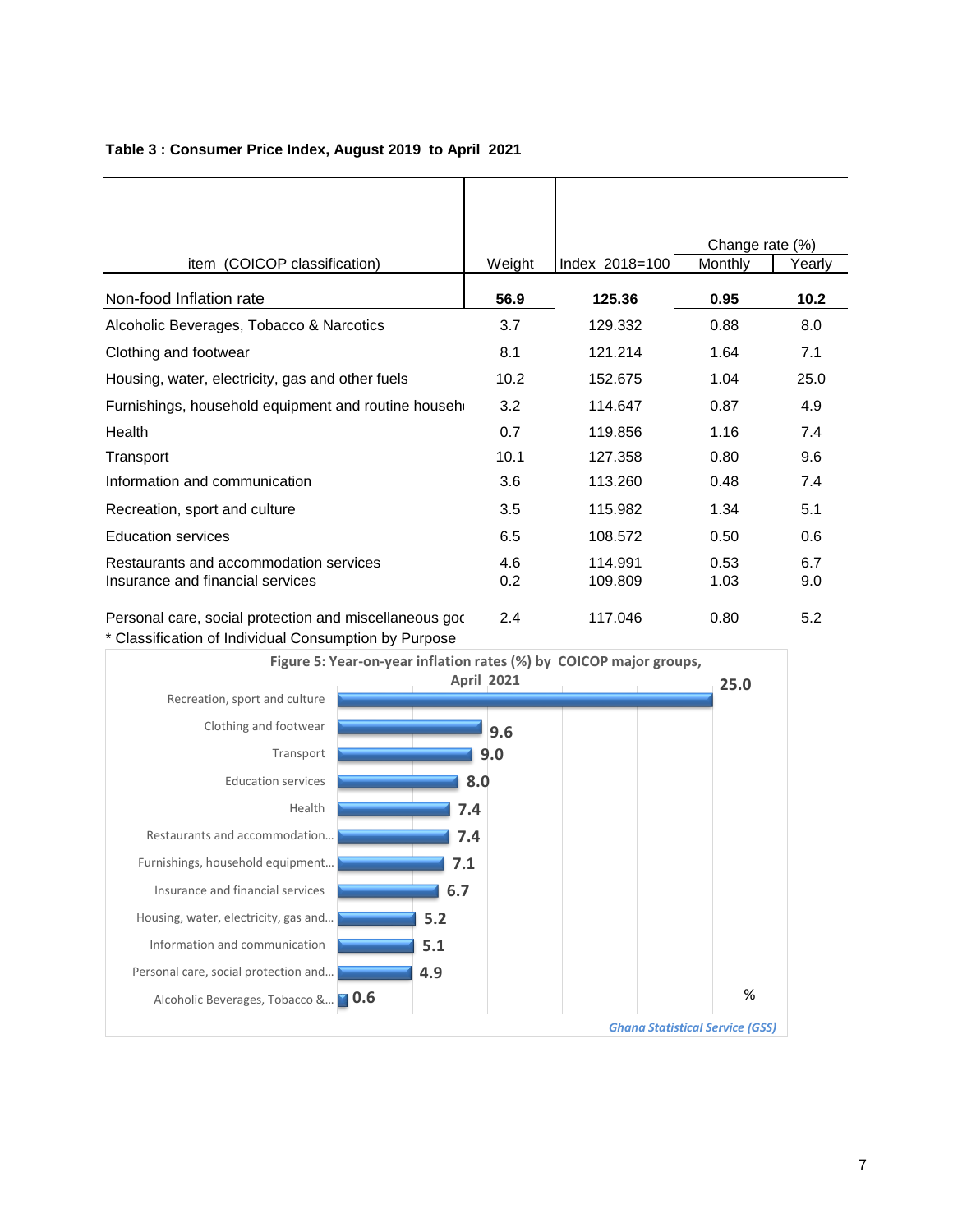|                                                        |        | Index    | Change rate (%) |        |
|--------------------------------------------------------|--------|----------|-----------------|--------|
|                                                        | Weight | 2018=100 | Monthly         | Yearly |
| Food and non-alcoholic beverages                       | 43.12  | 127.94   | 2.29            | 6.5    |
| Cereals and cereal products                            | 8.31   | 124.09   | 1.09            | 10.2   |
| Live animals, meat and other parts of slaughtered land | 3.53   | 119.57   | 0.48            | 7.2    |
| Fish and other seafood                                 | 6.71   | 130.29   | 2.44            | 9.9    |
| Milk, other dairy products and eggs                    | 1.28   | 125.93   | 0.56            | 14.3   |
| Oils and fats                                          | 1.36   | 127.35   | 0.50            | 12.3   |
| Fruits and nuts                                        | 0.90   | 132.82   | $-0.37$         | 3.9    |
| Vegetables, tubers, plantains, cooking bananas and p   | 9.91   | 136.86   | 5.40            | $-2.0$ |
| Sugar, confectionery and desserts                      | 0.87   | 118.46   | 0.83            | 2.9    |
| Ready-made food and other food products n.e.c.         | 8.42   | 127.16   | 1.54            | 11.2   |
| Fruit and vegetable juices                             | 0.26   | 116.59   | 0.70            | 1.7    |
| Coffee and coffee substitutes                          | 0.10   | 122.16   | 0.20            | 5.2    |
| Tea, maté and other plant products for infusion        | 0.10   | 116.62   | 0.83            | 15.5   |
| Cocoa drinks                                           | 0.00   | 118.93   | 0.00            | 3.6    |
| Water                                                  | 0.74   | 101.83   | 0.05            | $-0.3$ |
| Soft drinks                                            | 0.62   | 120.14   | 1.59            | 6.2    |

### **Table 4: Consumer Price Index, August 2019 to April 2021**

\* Food and non-alcoholic beverages



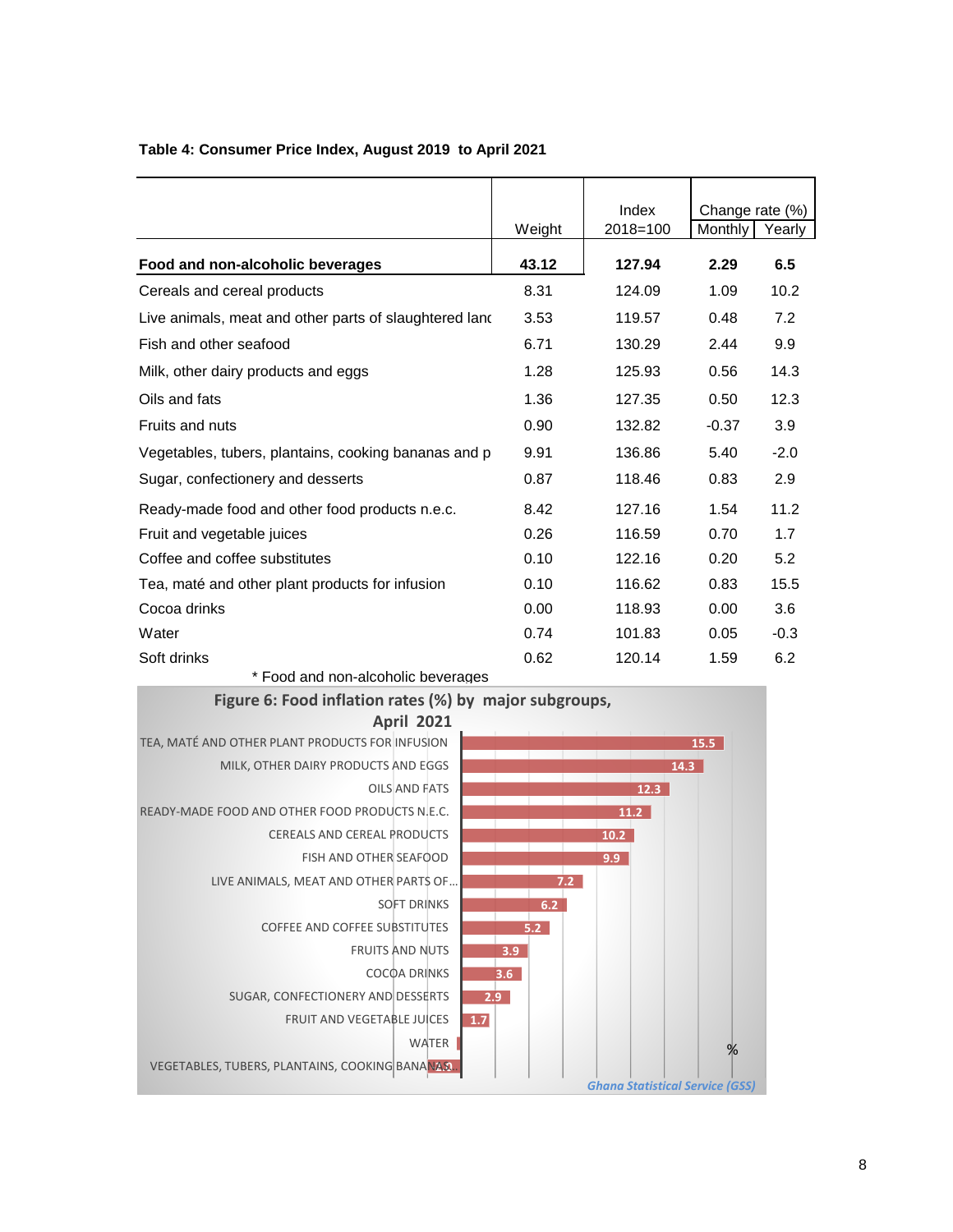| Region             | Index<br>$(2018=100)$ | Month-on-month<br>inflation rate (%) | Year-on-year<br>inflation rate (%) |
|--------------------|-----------------------|--------------------------------------|------------------------------------|
| Western            | 120.26                | $-0.20$                              | 5.3                                |
| Central            | 118.95                | 0.62                                 | 5.9                                |
| Greater Accra      | 134.41                | 2.43                                 | 12.1                               |
| Volta              | 115.80                | 0.29                                 | 4.0                                |
| Eastern            | 118.05                | 0.26                                 | 4.6                                |
| Ashanti            | 121.83                | 2.60                                 | 10.1                               |
| <b>Brong Ahafo</b> | 117.93                | 1.18                                 | 6.5                                |
| <b>Northern</b>    | 118.15                | 1.37                                 | 7.8                                |
| <b>Upper East</b>  | 114.85                | $-0.10$                              | 7.1                                |
| Upper West         | 116.44                | 0.23                                 | 2.0                                |
| <b>NATIONAL</b>    | 126.58                | 1.54                                 | 8.5                                |

### **Table 5 : Consumer Price Index, August 2019 to April 2021**

Figure 7: Regional inflation rates (Year-on-year) - April 2021